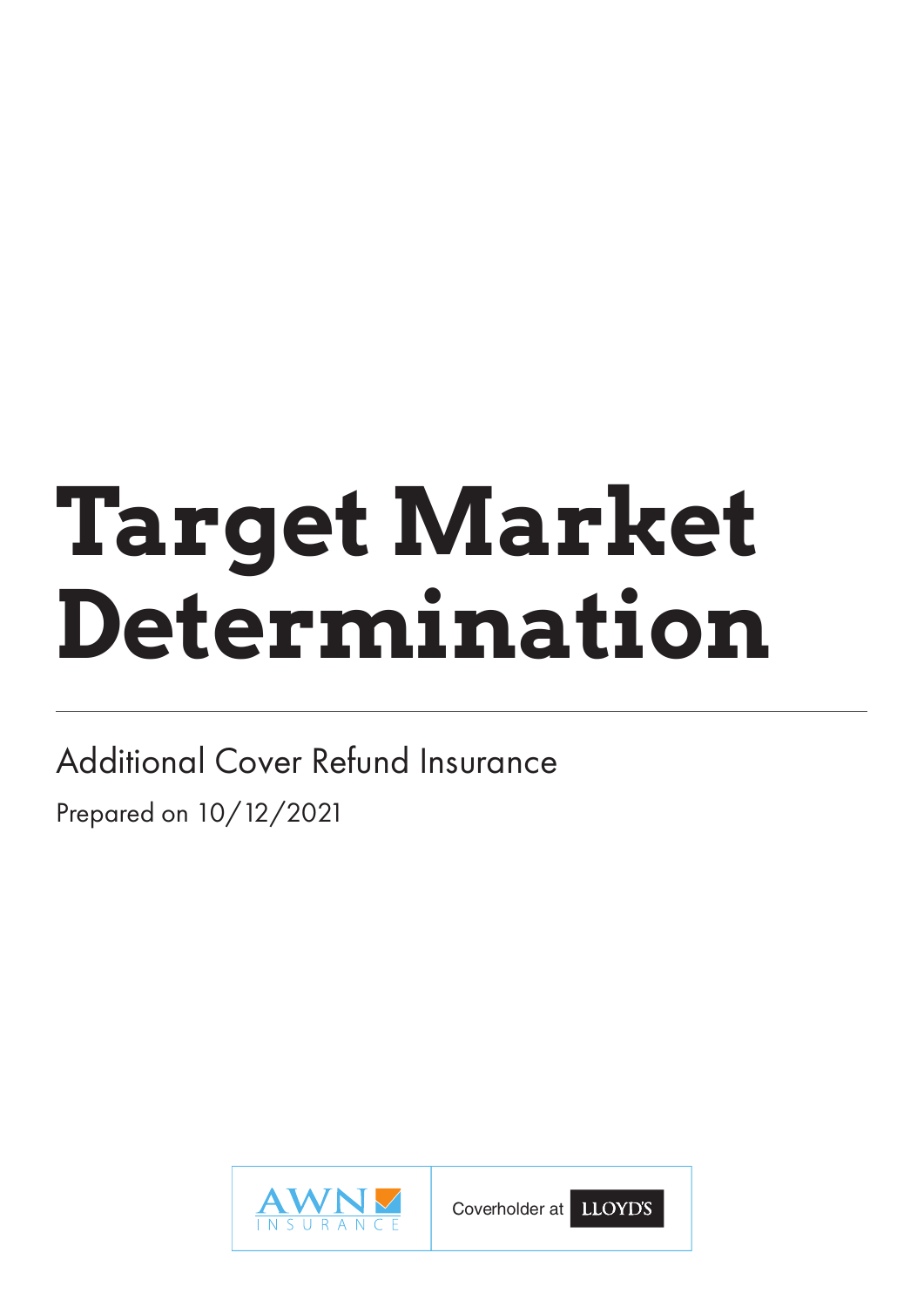### **Target Market Determination for**

## **AWN Additional Cover Refund Insurance**

This Target Market Determination (TMD) is designed to provide customers, AWN staff and our authorised distributors with appropriate information to understand who this product has been designed for and our approach to determining that the product is likely to be consistent with the objectives, financial situations and needs of the customer and the distribution conditions.

In this document the terms "we", "us" or "our" refer to Australian Warranty Network Pty Ltd ("AWN") ABN 78 075 483 206, AFS Licence No. 246469.

This TMD does not consider any person's individual needs, objectives or financial situation and does not provide financial product advice or recommendation on the cover.

Please note, it is the Product Disclosure Statement and Product Document that sets out the terms and conditions of cover. You must refer to the Product Disclosure Statement before deciding about this product.

#### **Purpose of the product**

This AWN Additional Cover Refund Insurance has been designed to reimburse the costs not covered by the Rental Company that You must pay under a Rental Agreement following an incident involving a Rental Vehicle.

This Target Market Determination (TMD) sets out the target market for:

• Additional Cover Refund Insurance detailed in the Combined Product Disclosure Statement (PDS), product wording and Financial Services Guide (FSG)

#### **Target Market**

The product is designed for consumers who are entering into a rental agreement for a rental vehicle and wish to reduce the financial impact of unexpected costs associated with the payment of an excess in the event of an incident not covered by the rental company that you must pay under the rental agreement.

This product is suitable for

- Consumers who enter into a rental agreement for a rental vehicle who are open to an excess being charged for an incident that is not covered by the rental agreement.
- The consumer is an Australian Resident.
- The consumer holds a valid or internationally recognised driving licence or permit for the rental vehicle. This must be valid in the country in which You are travelling.
- The rental vehicle is a car with a maximum of 9 seats (including the driver), or a minibus with a maximum gross vehicle weight of 7.5 tonnes and a maximum of 15 seats (including the driver).
- The rental vehicle will not be used on a safari or an off-road adventure trail.
- The rental vehicle will not be used for any trip in, to or through: Afghanistan, Belarus, Cuba, Congo, Iran, Iraq, Ivory Coast, Liberia, Myanmar, North Korea, South Sudan, Sudan, Syria or Zimbabwe.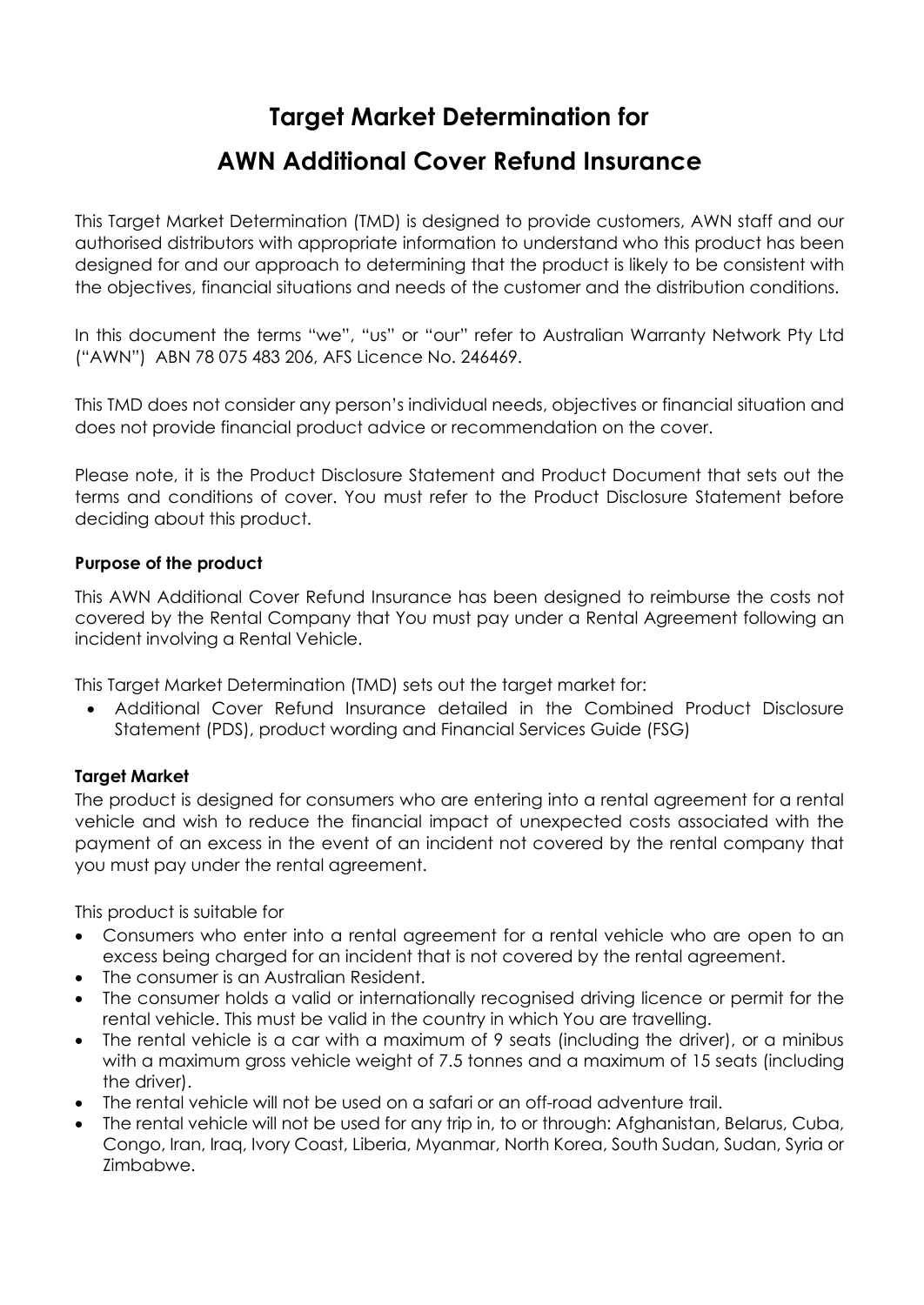This product is not suitable for

- Somebody that does not have an applicable excess.
- Somebody who may have similar cover in an already existing and valid insurance policy.

The AWN Additional Cover Refund Insurance is subject to the acceptance criteria: The Product Disclosure Statement contains the detailed product cover, terms, conditions and exclusions.

Where a person and their rental vehicle fall within our target market, this does not mean that the cover is right for their individual needs, objectives and financial situation. We do not consider this, and a person needs to consider the PDS, and other information provided by us (and/or seek professional advice) before deciding.

#### **Key benefits**

This product provides benefit should an incident occurs that is not covered by the rental agreement and the consumer is ultimately charged an excess by the rental company.

This product is designed to reimburse the costs the consumer must pay under the rental agreement for the following types of claims:

| <b>COVERAGE</b>                                                                                                                                                                                                                                                                    | <b>MAXIMUM POLICY LIMIT</b> |
|------------------------------------------------------------------------------------------------------------------------------------------------------------------------------------------------------------------------------------------------------------------------------------|-----------------------------|
| Accidental Damage or Theft, including damage to<br>a third-party vehicle<br>Costs not covered by the Rental Company relating<br>to damage or theft of the Rental Vehicle<br>Tyre damage<br>Windscreen and glass damage<br>Damage to the Undercarriage and roof<br>Damage to lights | \$7,500                     |
| Replacement keys and locks                                                                                                                                                                                                                                                         | \$7,500                     |
| Misfuelling                                                                                                                                                                                                                                                                        | \$7,500                     |
| Credit Card and Administration charges                                                                                                                                                                                                                                             | \$7,500                     |
| <b>Towing Costs</b>                                                                                                                                                                                                                                                                | \$7,500                     |
| Unused Rental Days                                                                                                                                                                                                                                                                 | \$7,500                     |
| <b>Personal Possessions</b>                                                                                                                                                                                                                                                        | \$3,500                     |

#### **Key exclusions**

- If you do not meet the eligibility requirements for this Policy (as detailed on page 3 of this Policy Document).
- For any costs that can be recovered from the Rental Company or any other person or company.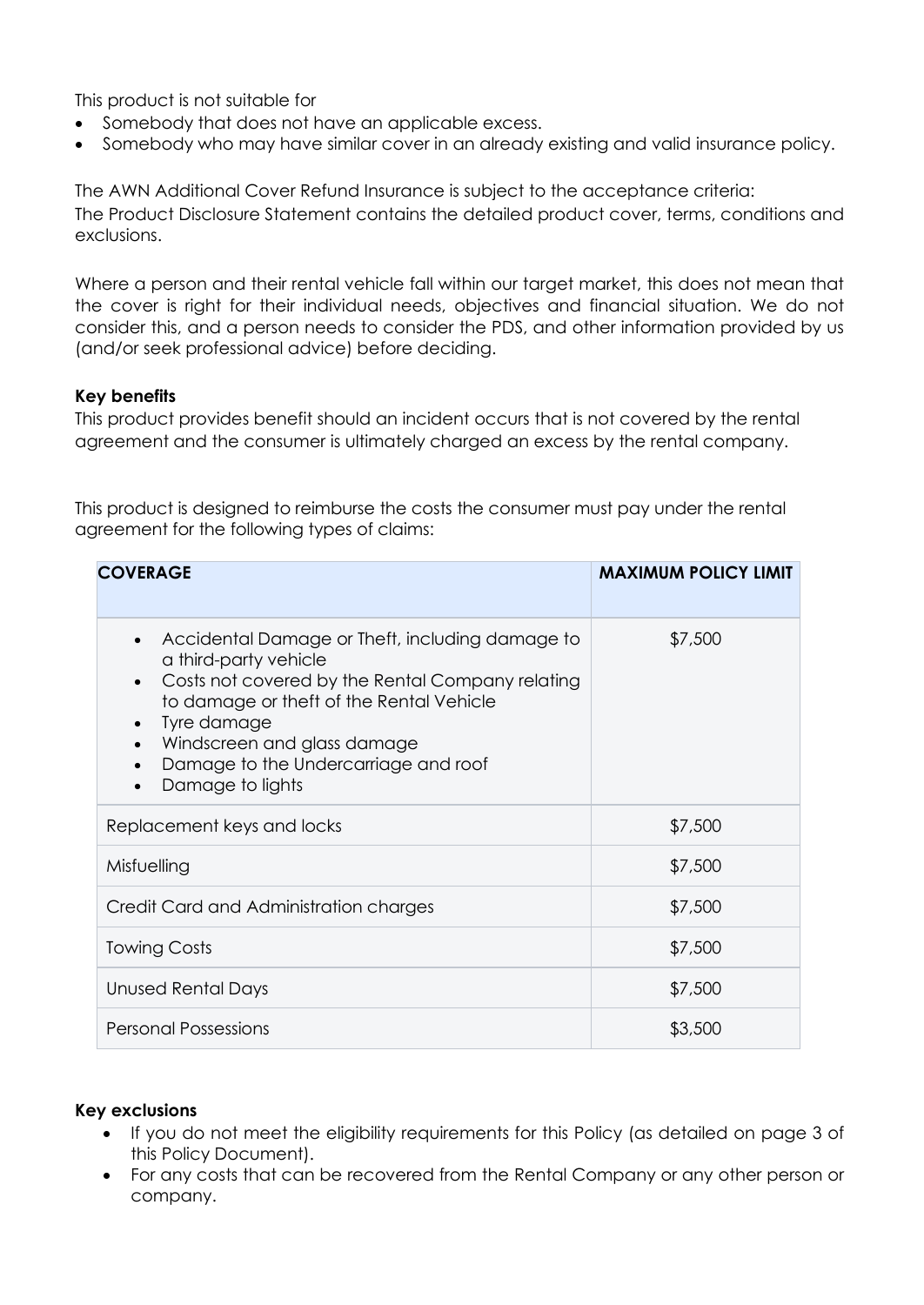- Which results from a direct breach of the terms and conditions of Your Rental Agreement.
- Which is for third party death or injury only.
- For damage or theft of Personal Possessions unless they are out of sight in the locked boot or covered luggage area or glove box of the Rental Vehicle.
- For accessories which are fitted to or supplied with the Rental Vehicle, such as sound systems, radios, tape, CD or MP3 players, ski racks, car seats, GPS and satellite navigation equipment and telecommunications equipment.
- For mechanical repairs or the cost of any replacement parts which are necessary as a result of misfuelling.
- For any costs relating to a missed departure as a result of misfuelling.
- Resulting from wear and tear.
- Resulting from Your misuse of alcohol or drugs (including the misuse of prescription drugs).
- Resulting from a fraudulent, dishonest or criminal act committed by You.
- Resulting from illegal activities carried out by You.
- If the Rental Vehicle was being driven by a person that is not an eligible person(s) authorised by the vehicle Rental Agreement
- That occurs while the Rental Vehicle is not on a Public Road, for example, while on a safari or an adventure trail.
- For any loss or damage resulting from a deliberate and intentional act by You.
- For loss or damage resulting from war, invasion, acts of foreign enemies, hostilities (whether war be declared or not), civil war, rebellion, revolution, insurrection, military or usurped power, riot or civil commotion, terrorist activity of any kind.
- For loss or damage resulting from ionising radiation or contamination by radioactivity from any nuclear fuel or from any nuclear waste from the combustion of nuclear fuel.
- For damage resulting from pressure waves caused by aircraft or other aerial devices travelling at sonic or supersonic speeds.
- We will not pay for any loss, damage, liability, cost or expense caused by malicious or non-malicious use of any application, process, software, code or programme, including computer virus (or any computer-related hoax).
- We will not pay for any loss, theft of, or damage to bank or currency notes (including debit and credit cards), cheques or negotiable instruments such as travellers cheques.

#### **Distribution of this product**

This product is issued by Australian Warranty Network ("AWN") ABN 78 075 483 206, AFS Licence No. 246469 and distributed via:

- Authorised Insurance Brokers; or
- Authorised Representatives.

Only our authorised insurance brokers and their authorised representatives are authorised to distribute this product as they understand the market this product has been designed for, have been trained in the relevant acceptance criteria and have the appropriate levels of authority.

This product can only be issued to customers that are eligible for cover in accordance with the application criteria that have been approved in writing by the Issuer and which complies with relevant laws.

The application process has been tailored to identify the target market described in this TMD as part of the eligibility criteria for the product covered by this TMD, and the use of the